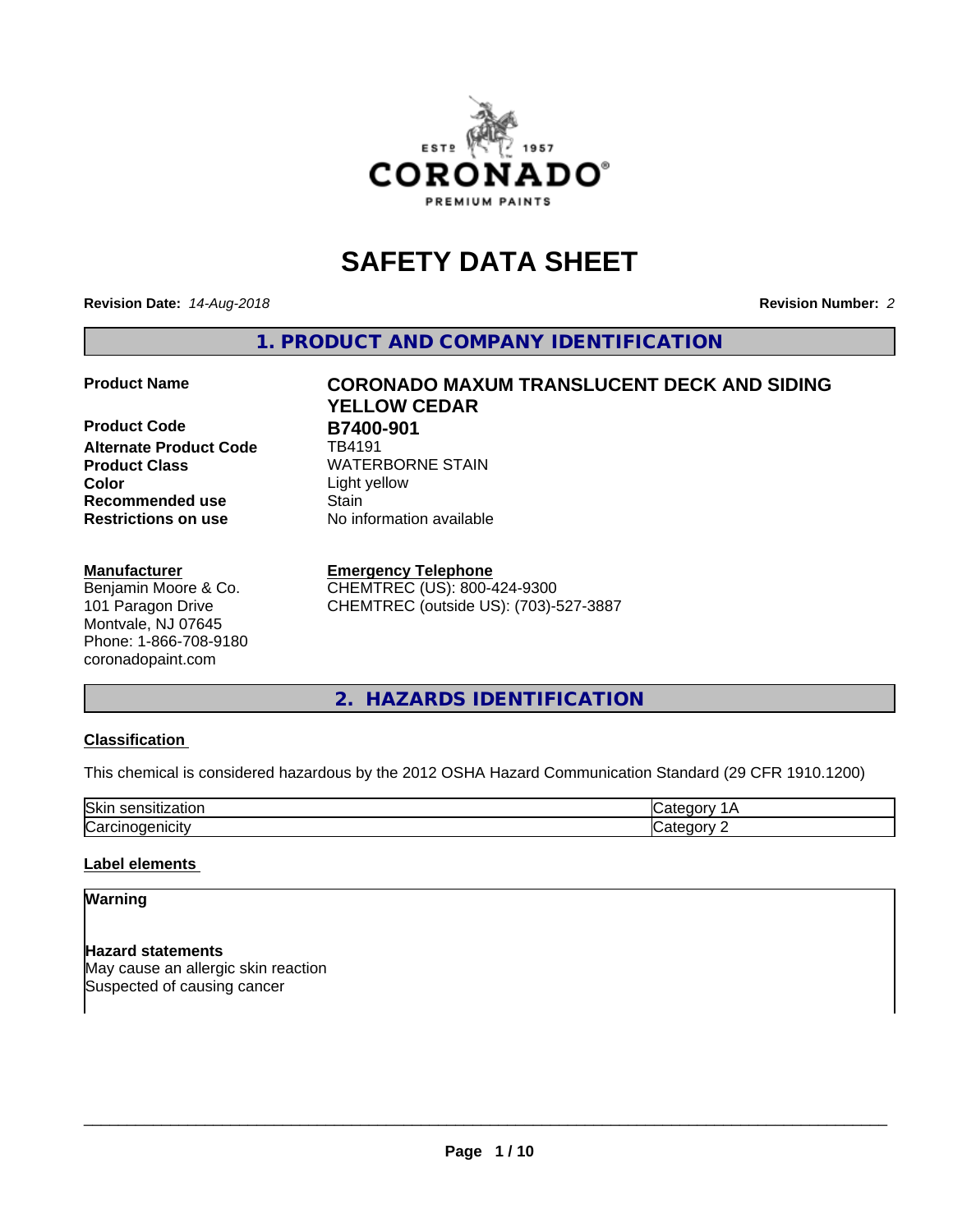

**Appearance** liquid **CODO** *Appearance liquid* **Odor** *CODO CODO* **<b>***CODO CODO CODO CODO CODO* 

#### **Precautionary Statements - Prevention**

Obtain special instructions before use Do not handle until all safety precautions have been read and understood Use personal protective equipment as required Avoid breathing dust/fume/gas/mist/vapors/spray Contaminated work clothing should not be allowed out of the workplace Wear protective gloves

#### **Precautionary Statements - Response**

IF exposed or concerned: Get medical advice/attention **Skin** IF ON SKIN: Wash with plenty of soap and water If skin irritation or rash occurs: Get medical advice/attention Wash contaminated clothing before reuse

#### **Precautionary Statements - Storage**

Store locked up

#### **Precautionary Statements - Disposal**

Dispose of contents/container to an approved waste disposal plant

#### **Hazards not otherwise classified (HNOC)**

Not applicable

#### **Other information**

1.4 % of the mixture consists of ingredient(s) of unknown toxicity

# **3. COMPOSITION INFORMATION ON COMPONENTS**

| <b>Chemical name</b>                               | CAS No.       | Weight-% |
|----------------------------------------------------|---------------|----------|
| Propylene glycol                                   | $57 - 55 - 6$ |          |
| 2-Amino-2-methly-1-propanol                        | 124-68-5      | 0.5      |
| Poly(oxy-1,2-ethanediyl),                          | 104810-48-2   | 0.5      |
| .alpha.-[3-[3-(2H-benzotriazol-2-yl)-5-(1,1-dimeth |               |          |
| ylethyl)-4-hydroxyphenyl]-1-oxopropyl]-.omega.-h   |               |          |
| ydroxy-                                            |               |          |
| Decanedioic acid,                                  | 41556-26-7    | 0.5      |
| bis(1,2,2,6,6-pentamethyl-4-piperidinyl) ester     |               |          |
| Poly(oxy-1,2-ethanediyl),                          | 104810-47-1   | 0.5      |
| .alpha.-[3-[3-(2H-benzotriazol-2-yl)-5-(1,1-dimeth |               |          |
| ylethyl)-4-hydroxyphenyl]-1-oxopropyl]-.omega.-[   |               |          |
| 3-[3-(2H-benzotriazol-2-yl)-5-(1,1-dimethylethyl)- |               |          |
| 4-hydroxyphenyl]-1-oxoprop                         |               |          |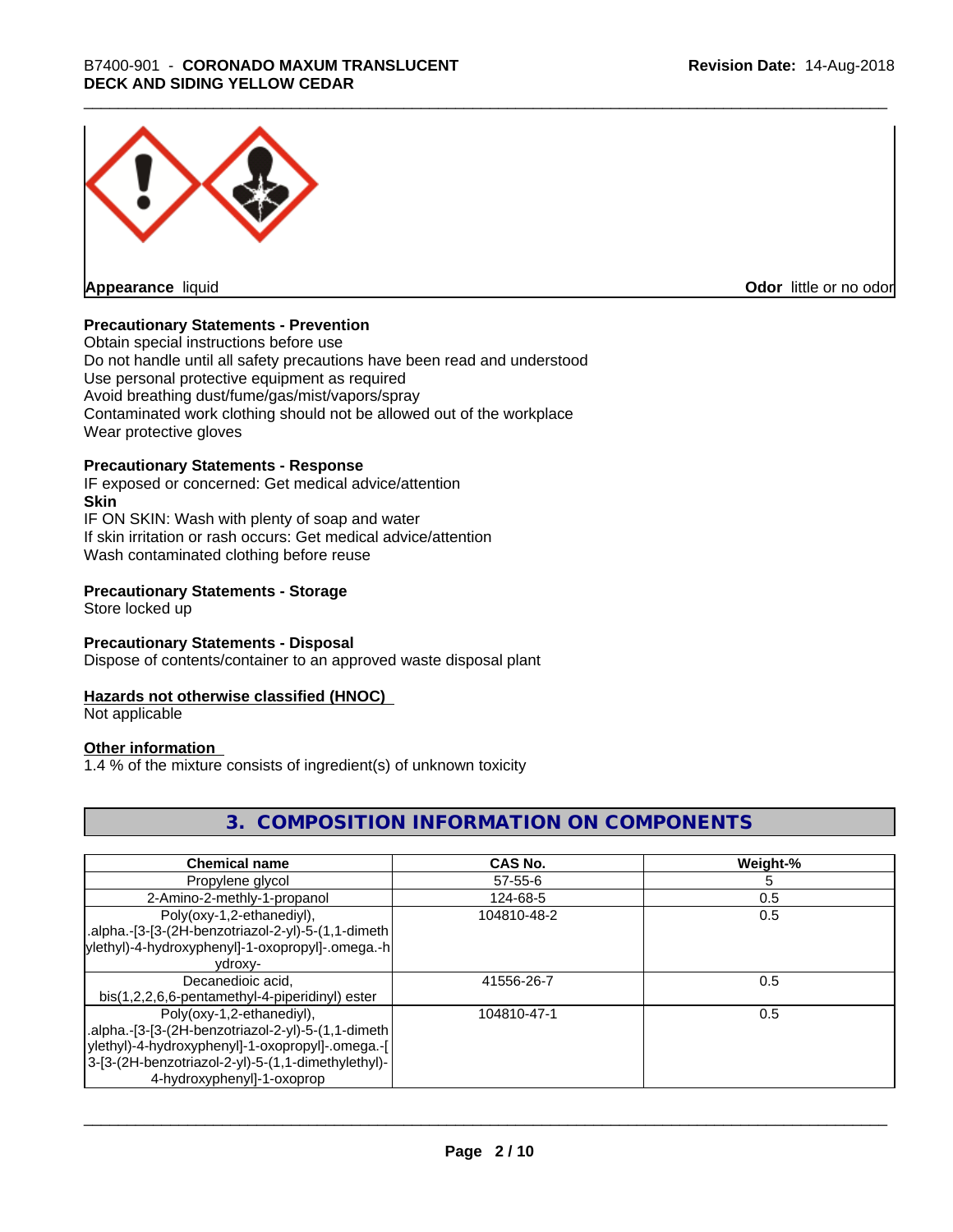### \_\_\_\_\_\_\_\_\_\_\_\_\_\_\_\_\_\_\_\_\_\_\_\_\_\_\_\_\_\_\_\_\_\_\_\_\_\_\_\_\_\_\_\_\_\_\_\_\_\_\_\_\_\_\_\_\_\_\_\_\_\_\_\_\_\_\_\_\_\_\_\_\_\_\_\_\_\_\_\_\_\_\_\_\_\_\_\_\_\_\_\_\_ B7400-901 - **CORONADO MAXUM TRANSLUCENT DECK AND SIDING YELLOW CEDAR**

| $\cdot$ .<br>lr≏:<br>∙dımeth∖<br>- M-4<br>11<br>1771.<br>. .<br>1-111<br>--- | - -<br><br>$\sim$<br>`` | ິ. |
|------------------------------------------------------------------------------|-------------------------|----|
| $\sim$<br>Πυαιι<br>-11<br>                                                   | −.<br>. .               | ິ. |

|                                                  | 4. FIRST AID MEASURES                                                                                                                                                                                                               |
|--------------------------------------------------|-------------------------------------------------------------------------------------------------------------------------------------------------------------------------------------------------------------------------------------|
| <b>General Advice</b>                            | No hazards which require special first aid measures.                                                                                                                                                                                |
| <b>Eye Contact</b>                               | Rinse thoroughly with plenty of water for at least 15 minutes and consult a<br>physician.                                                                                                                                           |
| <b>Skin Contact</b>                              | Wash off immediately with soap and plenty of water while removing all<br>contaminated clothes and shoes. If skin irritation persists, call a physician. Wash<br>clothing before reuse. Destroy contaminated articles such as shoes. |
| <b>Inhalation</b>                                | Move to fresh air. If symptoms persist, call a physician.                                                                                                                                                                           |
| Ingestion                                        | Clean mouth with water and afterwards drink plenty of water. Consult a physician<br>if necessary.                                                                                                                                   |
| <b>Most Important</b><br><b>Symptoms/Effects</b> | May cause allergic skin reaction.                                                                                                                                                                                                   |
| <b>Notes To Physician</b>                        | Treat symptomatically.                                                                                                                                                                                                              |

**5. FIRE-FIGHTING MEASURES**

| <b>Suitable Extinguishing Media</b>                                              | Use extinguishing measures that are appropriate to local<br>circumstances and the surrounding environment.                                   |
|----------------------------------------------------------------------------------|----------------------------------------------------------------------------------------------------------------------------------------------|
| <b>Protective Equipment And Precautions For</b><br><b>Firefighters</b>           | As in any fire, wear self-contained breathing apparatus<br>pressure-demand, MSHA/NIOSH (approved or equivalent)<br>and full protective gear. |
| <b>Specific Hazards Arising From The Chemical</b>                                | Closed containers may rupture if exposed to fire or<br>extreme heat.                                                                         |
| <b>Sensitivity To Mechanical Impact</b>                                          | No                                                                                                                                           |
| <b>Sensitivity To Static Discharge</b>                                           | N <sub>0</sub>                                                                                                                               |
| <b>Flash Point Data</b><br>Flash Point (°F)<br>Flash Point (°C)<br><b>Method</b> | Not applicable<br>Not applicable<br>Not applicable                                                                                           |
| <b>Flammability Limits In Air</b>                                                |                                                                                                                                              |
| Lower flammability limit:<br><b>Upper flammability limit:</b>                    | Not applicable<br>Not applicable                                                                                                             |
| <b>NFPA</b><br>Health: 1<br><b>Flammability: 0</b>                               | <b>Instability: 0</b><br><b>Special:</b> Not Applicable                                                                                      |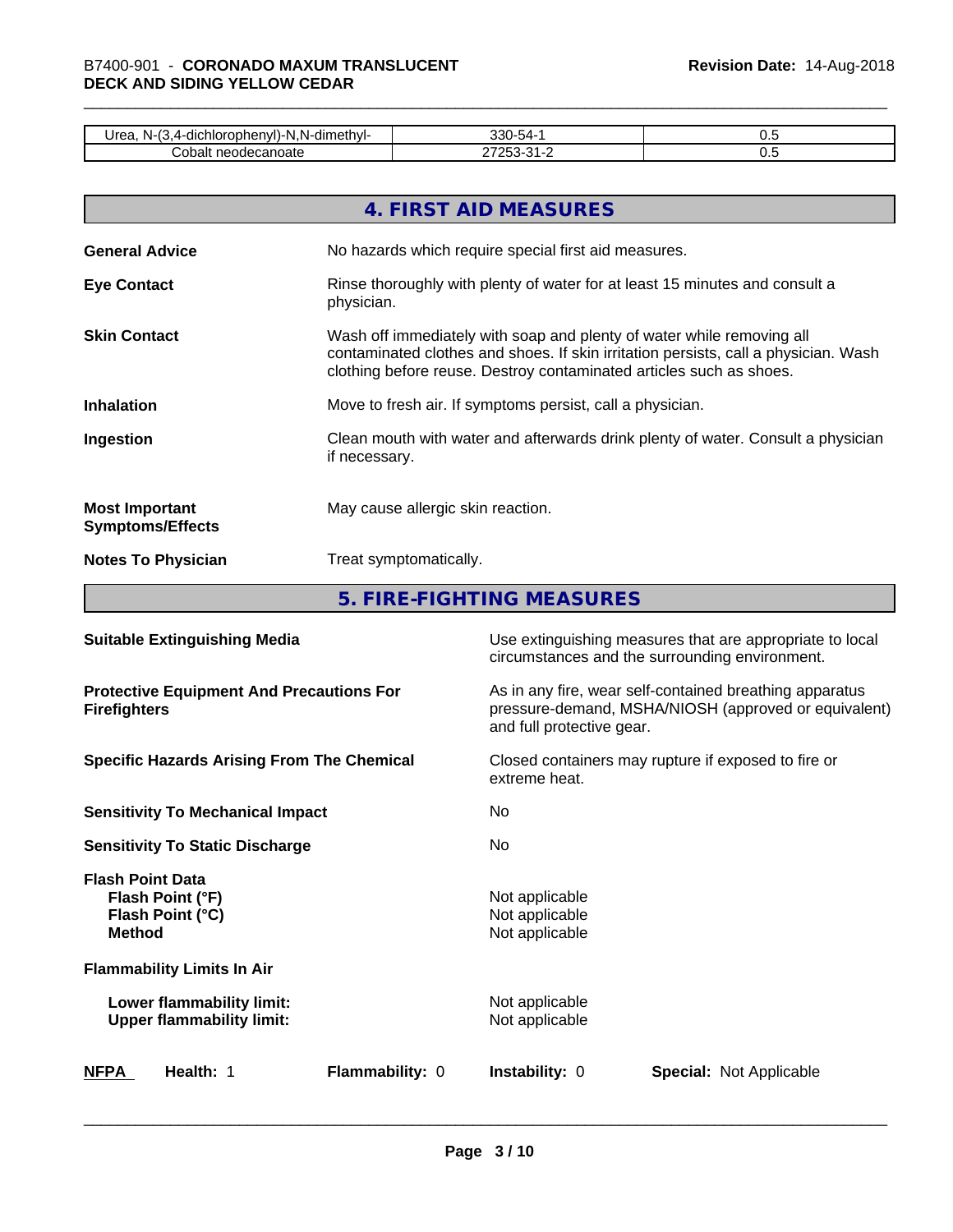#### **NFPA Legend**

- 0 Not Hazardous
- 1 Slightly
- 2 Moderate
- 3 High
- 4 Severe

*The ratings assigned are only suggested ratings, the contractor/employer has ultimate responsibilities for NFPA ratings where this system is used.*

*Additional information regarding the NFPA rating system is available from the National Fire Protection Agency (NFPA) at www.nfpa.org.*

|                                  | 6. ACCIDENTAL RELEASE MEASURES                                                                                                                                                   |  |
|----------------------------------|----------------------------------------------------------------------------------------------------------------------------------------------------------------------------------|--|
| <b>Personal Precautions</b>      | Avoid contact with skin, eyes and clothing. Ensure adequate ventilation.                                                                                                         |  |
| <b>Other Information</b>         | Prevent further leakage or spillage if safe to do so.                                                                                                                            |  |
| <b>Environmental precautions</b> | See Section 12 for additional Ecological Information.                                                                                                                            |  |
| <b>Methods for Cleaning Up</b>   | Soak up with inert absorbent material. Sweep up and shovel into suitable<br>containers for disposal.                                                                             |  |
|                                  | 7. HANDLING AND STORAGE                                                                                                                                                          |  |
| Handling                         | Avoid contact with skin, eyes and clothing. Avoid breathing vapors, spray mists or<br>sanding dust. In case of insufficient ventilation, wear suitable respiratory<br>equipment. |  |
| <b>Storage</b>                   | Keep container tightly closed. Keep out of the reach of children.                                                                                                                |  |
| <b>Incompatible Materials</b>    | No information available                                                                                                                                                         |  |
|                                  |                                                                                                                                                                                  |  |

# **8. EXPOSURE CONTROLS/PERSONAL PROTECTION**

#### **Exposure Limits**

| Chemic<br>name<br>۰а                                                           | . <b>.</b><br><br>aan<br>^`   | <b>DEI</b><br>$\sim$ $\sim$ $\sim$ $\sim$ |
|--------------------------------------------------------------------------------|-------------------------------|-------------------------------------------|
| $\cdot$ .<br>Urea.<br>-dichlorophenvl)-N.<br>.N-dimethyl-<br>N-4<br>∵⊶…<br>--- | TWA<br>$\cdot$ ma/m $\cdot$ . | NI/I<br>.                                 |

#### **Legend**

ACGIH - American Conference of Governmental Industrial Hygienists Exposure Limits OSHA - Occupational Safety & Health Administration Exposure Limits N/E - Not Established

| <b>Engineering Measures</b>          | Ensure adequate ventilation, especially in confined areas.                                                                          |
|--------------------------------------|-------------------------------------------------------------------------------------------------------------------------------------|
| <b>Personal Protective Equipment</b> |                                                                                                                                     |
| <b>Eye/Face Protection</b>           | Safety glasses with side-shields.                                                                                                   |
| <b>Skin Protection</b>               | Protective gloves and impervious clothing.                                                                                          |
| <b>Respiratory Protection</b>        | In case of insufficient ventilation wear suitable respiratory equipment.                                                            |
| <b>Hygiene Measures</b>              | Avoid contact with skin, eyes and clothing. Remove and wash contaminated<br>clothing before re-use. Wash thoroughly after handling. |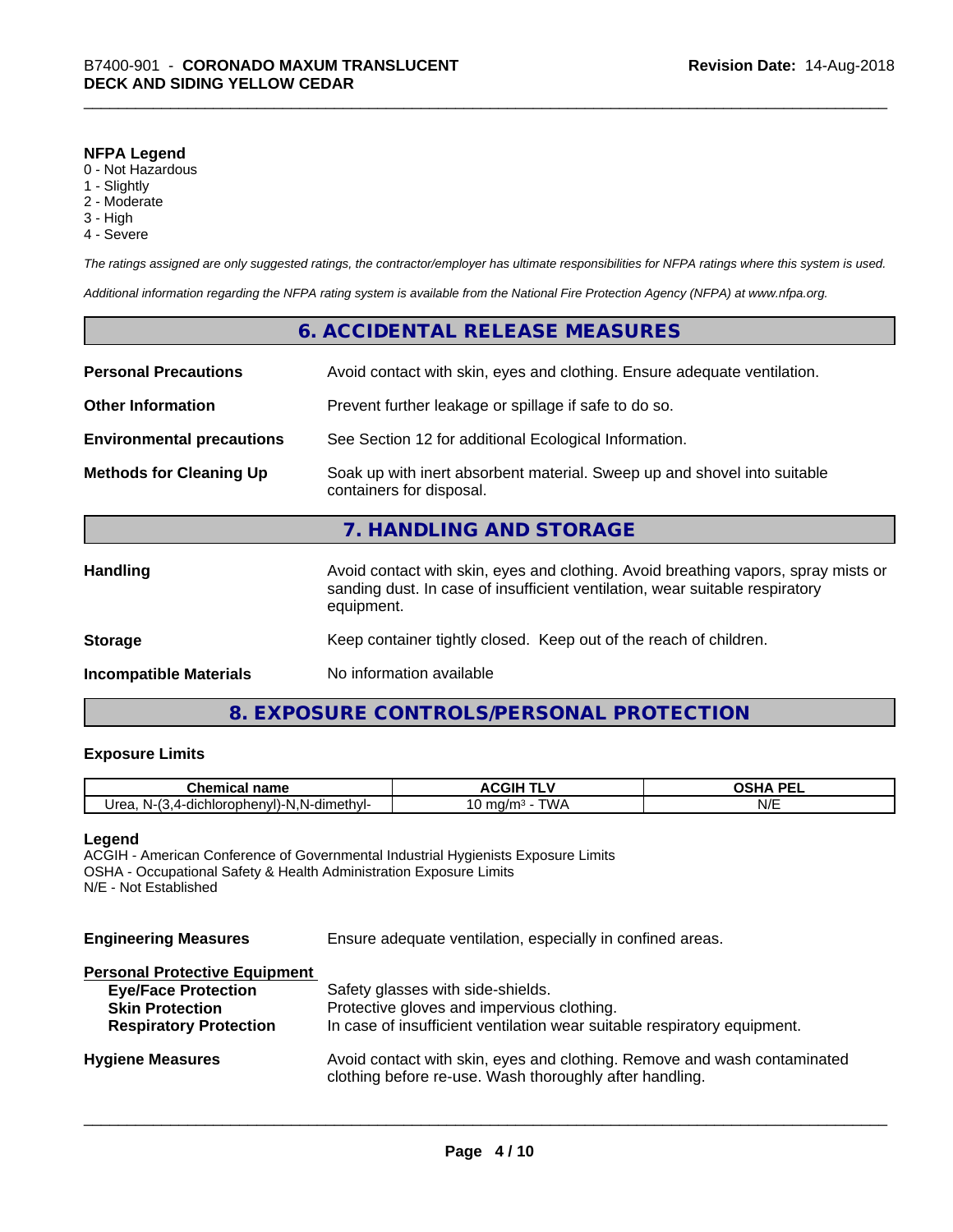# **9. PHYSICAL AND CHEMICAL PROPERTIES**

| Appearance                           | liquid                   |
|--------------------------------------|--------------------------|
| Odor                                 | little or no odor        |
| <b>Odor Threshold</b>                | No information available |
| Density (Ibs/gal)                    | $8.55 - 8.65$            |
| <b>Specific Gravity</b>              | $1.02 - 1.04$            |
| рH                                   | No information available |
| <b>Viscosity (cps)</b>               | No information available |
| Solubility(ies)                      | No information available |
| <b>Water solubility</b>              | No information available |
| <b>Evaporation Rate</b>              | No information available |
| Vapor pressure @20 °C (kPa)          | No information available |
| <b>Vapor density</b>                 | No information available |
| Wt. % Solids                         | $20 - 30$                |
| Vol. % Solids                        | $15 - 25$                |
| Wt. % Volatiles                      | $70 - 80$                |
| Vol. % Volatiles                     | $75 - 85$                |
| <b>VOC Regulatory Limit (g/L)</b>    | < 250                    |
| <b>Boiling Point (°F)</b>            | 212                      |
| <b>Boiling Point (°C)</b>            | 100                      |
| <b>Freezing Point (°F)</b>           | 32                       |
| <b>Freezing Point (°C)</b>           | 0                        |
| Flash Point (°F)                     | Not applicable           |
| Flash Point (°C)                     | Not applicable           |
| <b>Method</b>                        | Not applicable           |
| <b>Flammability (solid, gas)</b>     | Not applicable           |
| <b>Upper flammability limit:</b>     | Not applicable           |
| Lower flammability limit:            | Not applicable           |
| <b>Autoignition Temperature (°F)</b> | No information available |
| <b>Autoignition Temperature (°C)</b> | No information available |
| Decomposition Temperature (°F)       | No information available |
| Decomposition Temperature (°C)       | No information available |
| <b>Partition coefficient</b>         | No information available |

# **10. STABILITY AND REACTIVITY**

| <b>Reactivity</b>                       | Not Applicable                           |
|-----------------------------------------|------------------------------------------|
| <b>Chemical Stability</b>               | Stable under normal conditions.          |
| <b>Conditions to avoid</b>              | Prevent from freezing.                   |
| <b>Incompatible Materials</b>           | No materials to be especially mentioned. |
| <b>Hazardous Decomposition Products</b> | None under normal use.                   |
| Possibility of hazardous reactions      | None under normal conditions of use.     |

#### **11. TOXICOLOGICAL INFORMATION**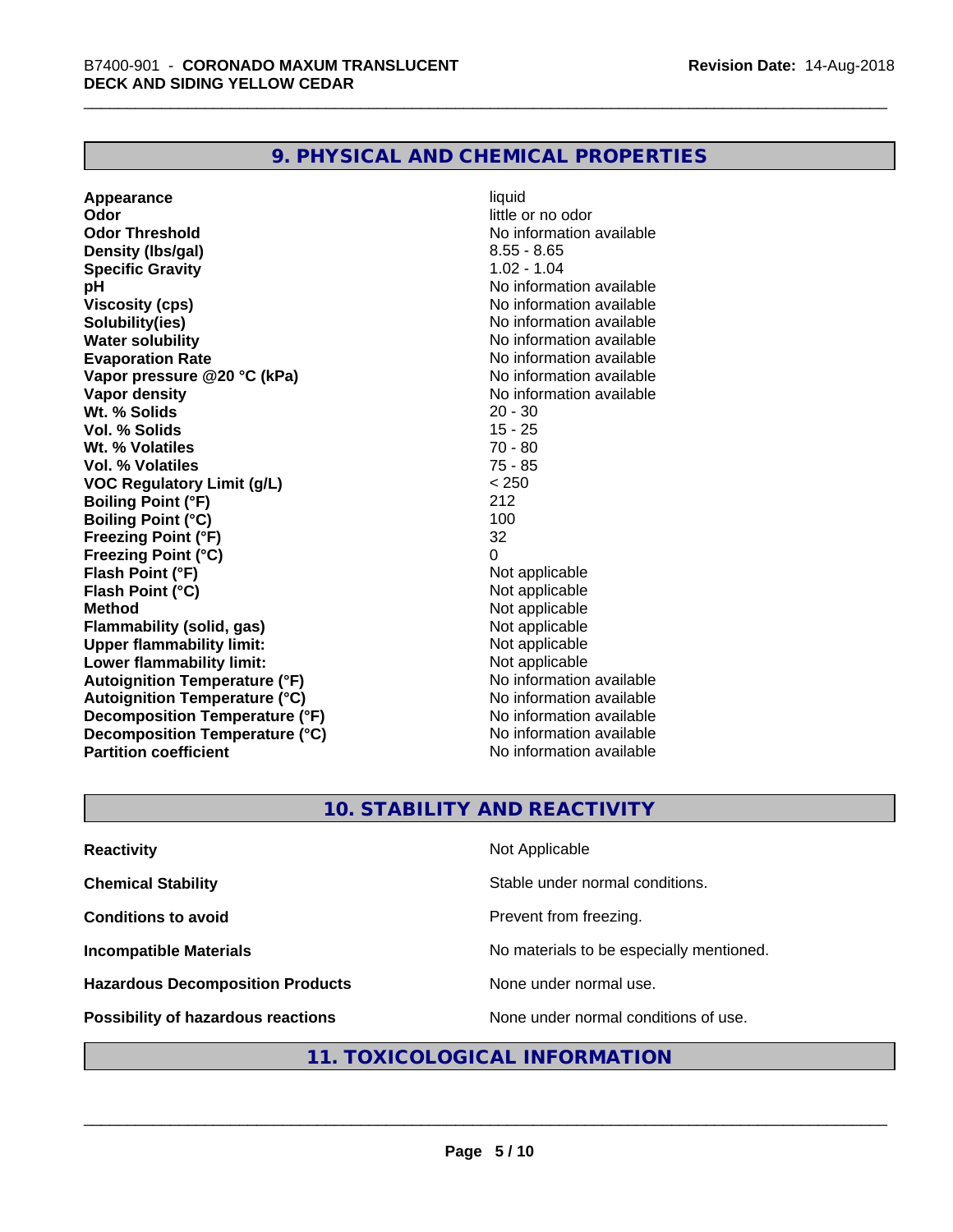| <b>Product Information</b>                                                                                                                                                                                                                                                                                                                                                                                                                                                                                                               |                                                                                                                                                                                                                                                                                                                                                                                                                                                                                                                                                                                             |
|------------------------------------------------------------------------------------------------------------------------------------------------------------------------------------------------------------------------------------------------------------------------------------------------------------------------------------------------------------------------------------------------------------------------------------------------------------------------------------------------------------------------------------------|---------------------------------------------------------------------------------------------------------------------------------------------------------------------------------------------------------------------------------------------------------------------------------------------------------------------------------------------------------------------------------------------------------------------------------------------------------------------------------------------------------------------------------------------------------------------------------------------|
| Information on likely routes of exposure                                                                                                                                                                                                                                                                                                                                                                                                                                                                                                 |                                                                                                                                                                                                                                                                                                                                                                                                                                                                                                                                                                                             |
| <b>Principal Routes of Exposure</b>                                                                                                                                                                                                                                                                                                                                                                                                                                                                                                      | Eye contact, skin contact and inhalation.                                                                                                                                                                                                                                                                                                                                                                                                                                                                                                                                                   |
| <b>Acute Toxicity</b>                                                                                                                                                                                                                                                                                                                                                                                                                                                                                                                    |                                                                                                                                                                                                                                                                                                                                                                                                                                                                                                                                                                                             |
| <b>Product Information</b>                                                                                                                                                                                                                                                                                                                                                                                                                                                                                                               | No information available                                                                                                                                                                                                                                                                                                                                                                                                                                                                                                                                                                    |
|                                                                                                                                                                                                                                                                                                                                                                                                                                                                                                                                          | Symptoms related to the physical, chemical and toxicological characteristics                                                                                                                                                                                                                                                                                                                                                                                                                                                                                                                |
| <b>Symptoms</b>                                                                                                                                                                                                                                                                                                                                                                                                                                                                                                                          | No information available                                                                                                                                                                                                                                                                                                                                                                                                                                                                                                                                                                    |
|                                                                                                                                                                                                                                                                                                                                                                                                                                                                                                                                          | Delayed and immediate effects as well as chronic effects from short and long-term exposure                                                                                                                                                                                                                                                                                                                                                                                                                                                                                                  |
| Eye contact<br><b>Skin contact</b><br><b>Inhalation</b><br>Ingestion<br><b>Sensitization</b><br><b>Neurological Effects</b><br><b>Mutagenic Effects</b><br><b>Reproductive Effects</b><br><b>Developmental Effects</b><br><b>Target organ effects</b><br><b>STOT - single exposure</b><br><b>STOT - repeated exposure</b><br>Other adverse effects<br><b>Aspiration Hazard</b><br><b>Numerical measures of toxicity</b>                                                                                                                  | May cause slight irritation.<br>Substance may cause slight skin irritation. Prolonged or repeated contact may dry<br>skin and cause irritation.<br>May cause irritation of respiratory tract.<br>Ingestion may cause gastrointestinal irritation, nausea, vomiting and diarrhea.<br>May cause an allergic skin reaction<br>No information available.<br>No information available.<br>No information available.<br>No information available.<br>No information available.<br>No information available.<br>No information available.<br>No information available.<br>No information available |
|                                                                                                                                                                                                                                                                                                                                                                                                                                                                                                                                          |                                                                                                                                                                                                                                                                                                                                                                                                                                                                                                                                                                                             |
| Unknown acute toxicity<br><b>ATEmix (oral)</b><br><b>ATEmix (dermal)</b>                                                                                                                                                                                                                                                                                                                                                                                                                                                                 | 1.4 % of the mixture consists of ingredient(s) of unknown toxicity<br>669247<br>696017                                                                                                                                                                                                                                                                                                                                                                                                                                                                                                      |
| <b>Component Information</b>                                                                                                                                                                                                                                                                                                                                                                                                                                                                                                             |                                                                                                                                                                                                                                                                                                                                                                                                                                                                                                                                                                                             |
| Propylene glycol<br>LD50 Oral: 20000 mg/kg (Rat)<br>LD50 Dermal: 20800 mg/kg (Rabbit)<br>Poly(oxy-1,2-ethanediyl),<br>Sensitization May cause sensitization by skin contact<br>Decanedioic acid, bis(1,2,2,6,6-pentamethyl-4-piperidinyl) ester<br>Sensitization May cause sensitization by skin contact<br>Poly(oxy-1,2-ethanediyl),<br>ol-2-yl)-5-(1,1-dimethylethyl)-4-hydroxyphenyl]-1-oxoprop<br>Sensitization May cause sensitization by skin contact<br>Urea, N-(3,4-dichlorophenyl)-N,N-dimethyl-<br>LD50 Oral: 1017 mg/kg (Rat) | .alpha.-[3-[3-(2H-benzotriazol-2-yl)-5-(1,1-dimethylethyl)-4-hydroxyphenyl]-1-oxopropyl]-.omega.-hydroxy-<br>.alpha.-[3-[3-(2H-benzotriazol-2-yl)-5-(1,1-dimethylethyl)-4-hydroxyphenyl]-1-oxopropyl]-.omega.-[3-[3-(2H-benzotriaz                                                                                                                                                                                                                                                                                                                                                          |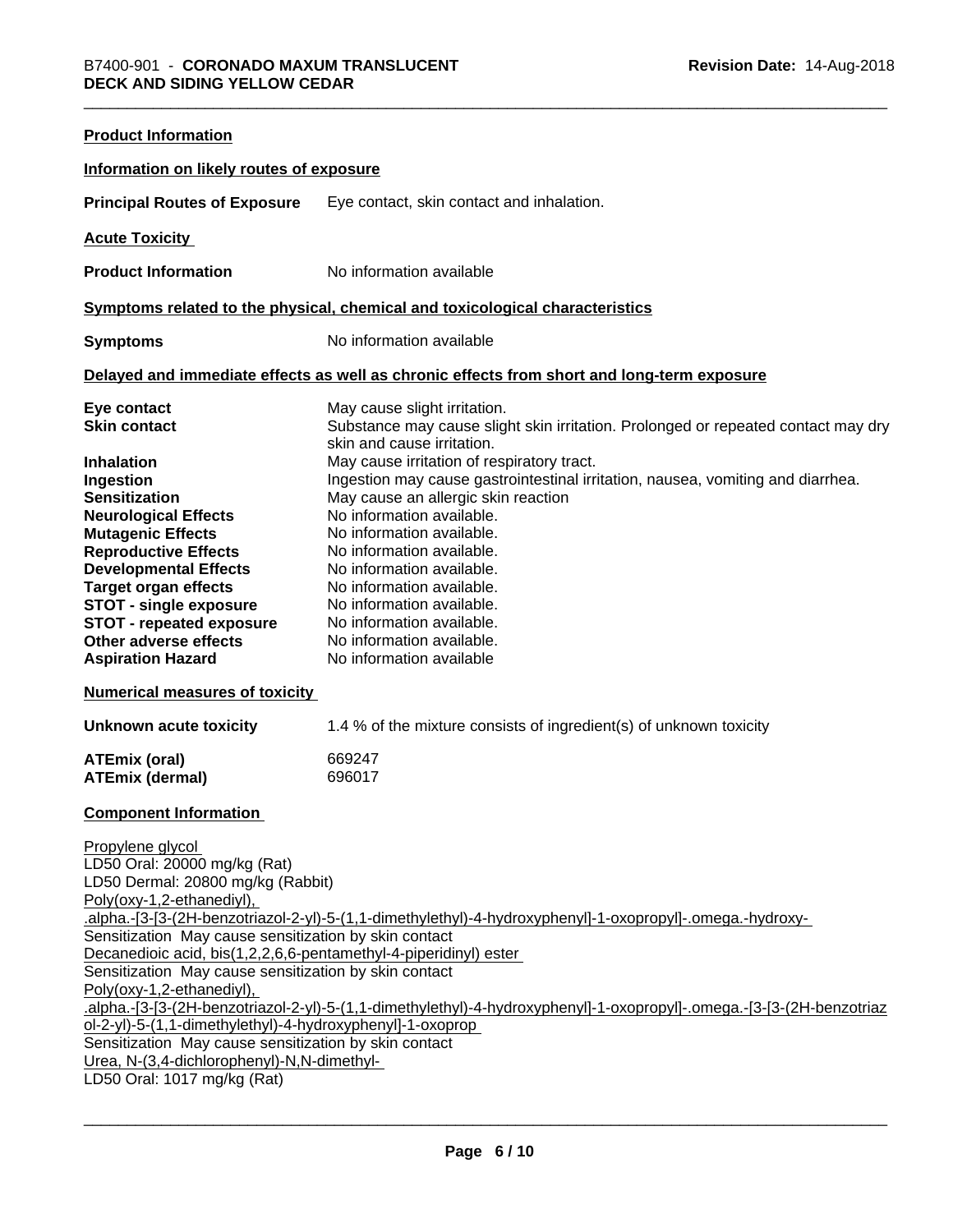LD50 Dermal: > 5000 mg/kg (Rat) Cobalt neodecanoate LD50 Oral: 3900 mg/kg (Rat)

#### **Carcinogenicity**

*The information below indicateswhether each agency has listed any ingredient as a carcinogen:.*

| <b>Chemical name</b> | <b>IARC</b>                 | <b>NTP</b> | <b>OSHA</b> |
|----------------------|-----------------------------|------------|-------------|
|                      | . .<br>2B<br>Possible Human |            | Listed      |
| Cobalt neodecanoate  | Carcinogen                  |            |             |

• Cobalt and cobalt compounds are listed as possible human carcinogens by IARC (2B). However, there is inadequate evidence of the carcinogenicity of cobalt and cobalt compounds in humans.

**12. ECOLOGICAL INFORMATION**

### **Ecotoxicity Effects**

The environmental impact of this product has not been fully investigated.

#### **Product Information**

#### **Acute Toxicity to Fish**

No information available

#### **Acute Toxicity to Aquatic Invertebrates**

No information available

#### **Acute Toxicity to Aquatic Plants**

No information available

#### **Persistence / Degradability**

No information available.

#### **Bioaccumulation**

There is no data for this product.

#### **Mobility in Environmental Media**

No information available.

#### **Ozone**

No information available

#### **Component Information**

#### **Acute Toxicity to Fish**

Propylene glycol LC50: 710 mg/L (Fathead Minnow - 96 hr.) Urea, N-(3,4-dichlorophenyl)-N,N-dimethyl- LC50: 3.5 mg/L (Rainbow Trout - 96 hr.)

#### **Acute Toxicity to Aquatic Invertebrates**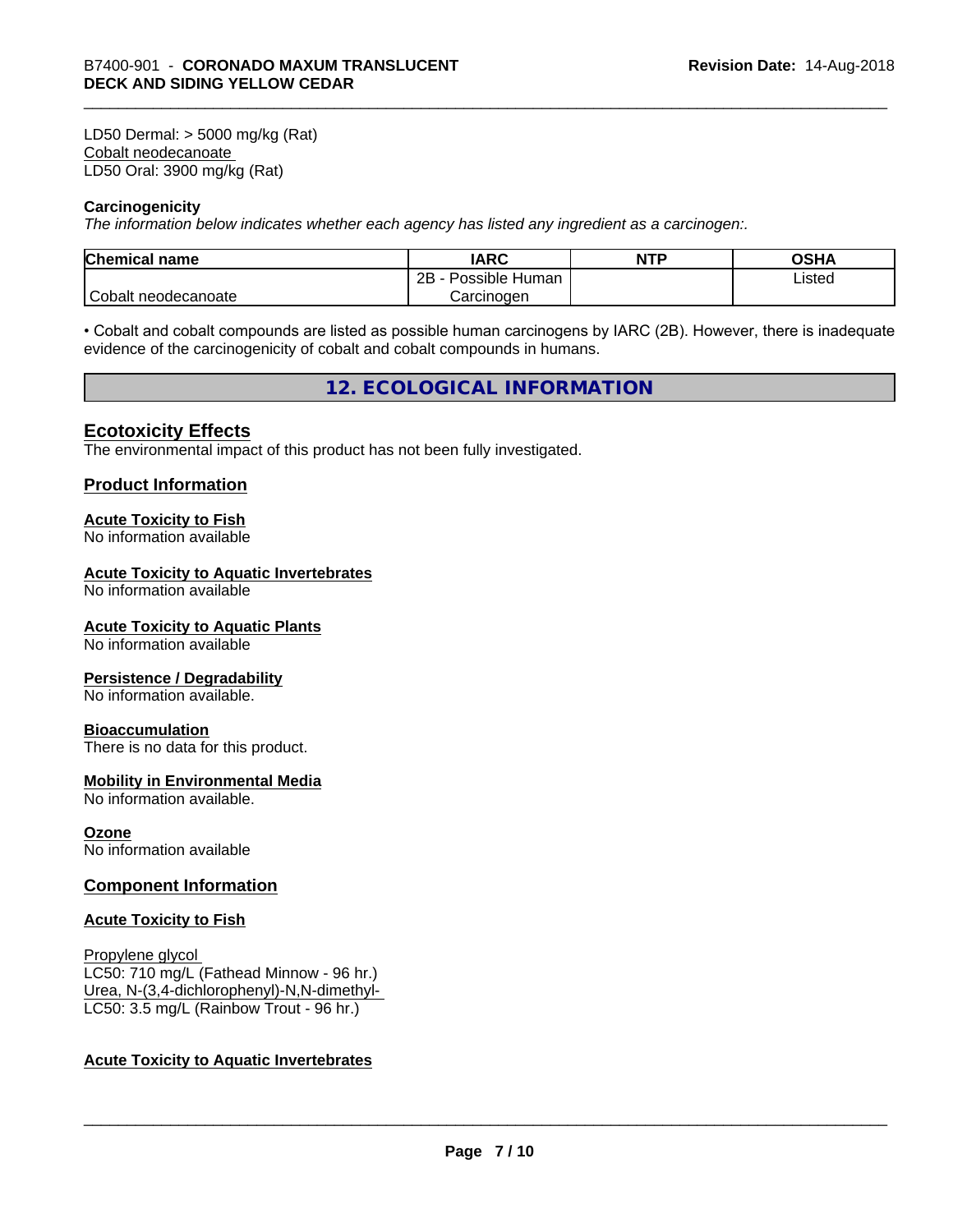#### Propylene glycol

EC50: > 10000 mg/L (Daphnia magna - 24 hr.)

# **Acute Toxicity to Aquatic Plants**

No information available

|                              | 13. DISPOSAL CONSIDERATIONS                                                                                                                                                                                               |  |
|------------------------------|---------------------------------------------------------------------------------------------------------------------------------------------------------------------------------------------------------------------------|--|
| <b>Waste Disposal Method</b> | Dispose of in accordance with federal, state, and local regulations. Local<br>requirements may vary, consult your sanitation department or state-designated<br>environmental protection agency for more disposal options. |  |
|                              | 14. TRANSPORT INFORMATION                                                                                                                                                                                                 |  |
| <b>DOT</b>                   | Not regulated                                                                                                                                                                                                             |  |
| <b>ICAO/IATA</b>             | Not regulated                                                                                                                                                                                                             |  |
| <b>IMDG/IMO</b>              | Not regulated                                                                                                                                                                                                             |  |
|                              | <b>15. REGULATORY INFORMATION</b>                                                                                                                                                                                         |  |

# **International Inventories**

| <b>TSCA: United States</b> | Yes - All components are listed or exempt. |
|----------------------------|--------------------------------------------|
| <b>DSL: Canada</b>         | Yes - All components are listed or exempt. |

# **Federal Regulations**

#### **SARA 311/312 hazardous categorization**

| Acute health hazard               | Yes |  |
|-----------------------------------|-----|--|
| Chronic Health Hazard             | Yes |  |
| Fire hazard                       | Nο  |  |
| Sudden release of pressure hazard | N٥  |  |
| Reactive Hazard                   | Nο  |  |

#### **SARA 313**

Section 313 of Title III of the Superfund Amendments and Reauthorization Act of 1986 (SARA). This product contains a chemical or chemicals which are subject to the reporting requirements of the Act and Title 40 of the Code of Federal Regulations, Part 372:

*None*

#### **Clean Air Act,Section 112 Hazardous Air Pollutants (HAPs) (see 40 CFR 61)**

This product contains the following HAPs:

*None*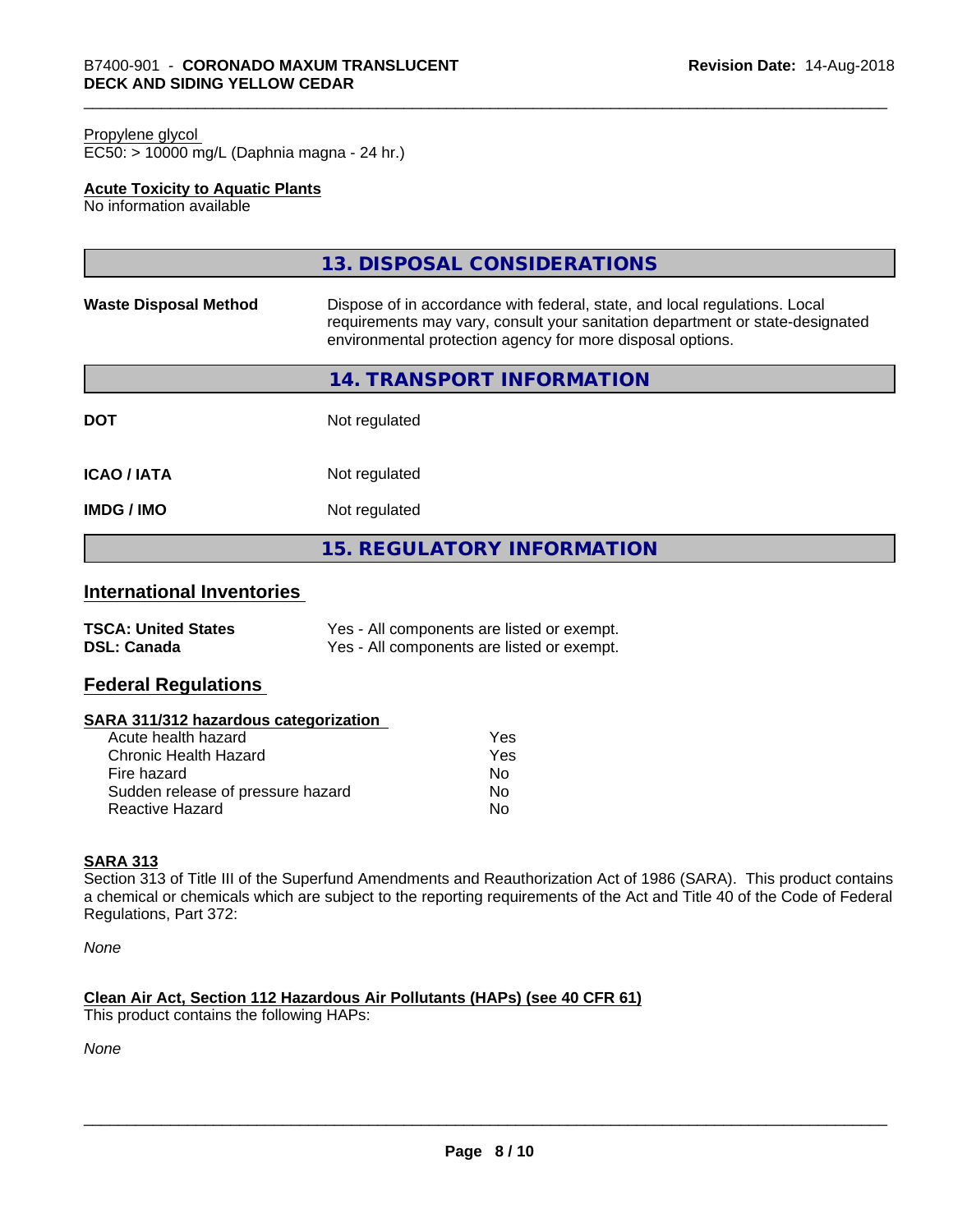# **US State Regulations**

### **California Proposition 65**

**AVIMARNING:** Cancer and Reproductive Harm– www.P65warnings.ca.gov

#### **State Right-to-Know**

| <b>Chemical name</b>                 | <b>Massachusetts</b> | <b>New Jersey</b> | Pennsylvania |
|--------------------------------------|----------------------|-------------------|--------------|
| Propylene glycol                     |                      |                   |              |
| Urea,                                |                      |                   |              |
| N-(3,4-dichlorophenyl)-N,N-dimethyl- |                      |                   |              |

#### **Legend**

X - Listed

| <b>16. OTHER INFORMATION</b>                                                         |            |                        |                      |          |  |
|--------------------------------------------------------------------------------------|------------|------------------------|----------------------|----------|--|
| HMIS -                                                                               | Health: 1* | <b>Flammability: 0</b> | <b>Reactivity: 0</b> | $PPE: -$ |  |
| <b>HMIS Legend</b><br>0 - Minimal Hazard<br>1 - Slight Hazard<br>2 - Moderate Hazard |            |                        |                      |          |  |
| 3 - Serious Hazard<br>4 - Severe Hazard                                              |            |                        |                      |          |  |

- 
- \* Chronic Hazard

X - Consult your supervisor or S.O.P. for "Special" handling instructions.

*Note: The PPE rating has intentionally been left blank. Choose appropriate PPE that will protect employees from the hazards the material will present under the actual normal conditions of use.*

*Caution: HMISÒ ratings are based on a 0-4 rating scale, with 0 representing minimal hazards or risks, and 4 representing significant hazards or risks. Although HMISÒ ratings are not required on MSDSs under 29 CFR 1910.1200, the preparer, has chosen to provide them. HMISÒ ratings are to be used only in conjunction with a fully implemented HMISÒ program by workers who have received appropriate HMISÒ training. HMISÒ is a registered trade and service mark of the NPCA. HMISÒ materials may be purchased exclusively from J. J. Keller (800) 327-6868.*

 **WARNING!** If you scrape, sand, or remove old paint, you may release lead dust. LEAD IS TOXIC. EXPOSURE TO LEAD DUST CAN CAUSE SERIOUS ILLNESS, SUCH AS BRAIN DAMAGE, ESPECIALLY IN CHILDREN. PREGNANT WOMEN SHOULD ALSO AVOID EXPOSURE. Wear a NIOSH approved respirator to control lead exposure. Clean up carefully with a HEPA vacuum and a wet mop. Before you start, find out how to protect yourself and your family by contacting the National Lead Information Hotline at 1-800-424-LEAD or log on to www.epa.gov/lead.

| <b>Prepared By</b>    | <b>Product Stewardship Department</b><br>Benjamin Moore & Co.<br>101 Paragon Drive<br>Montvale, NJ 07645<br>800-225-5554 |
|-----------------------|--------------------------------------------------------------------------------------------------------------------------|
| <b>Revision Date:</b> | 14-Aug-2018                                                                                                              |